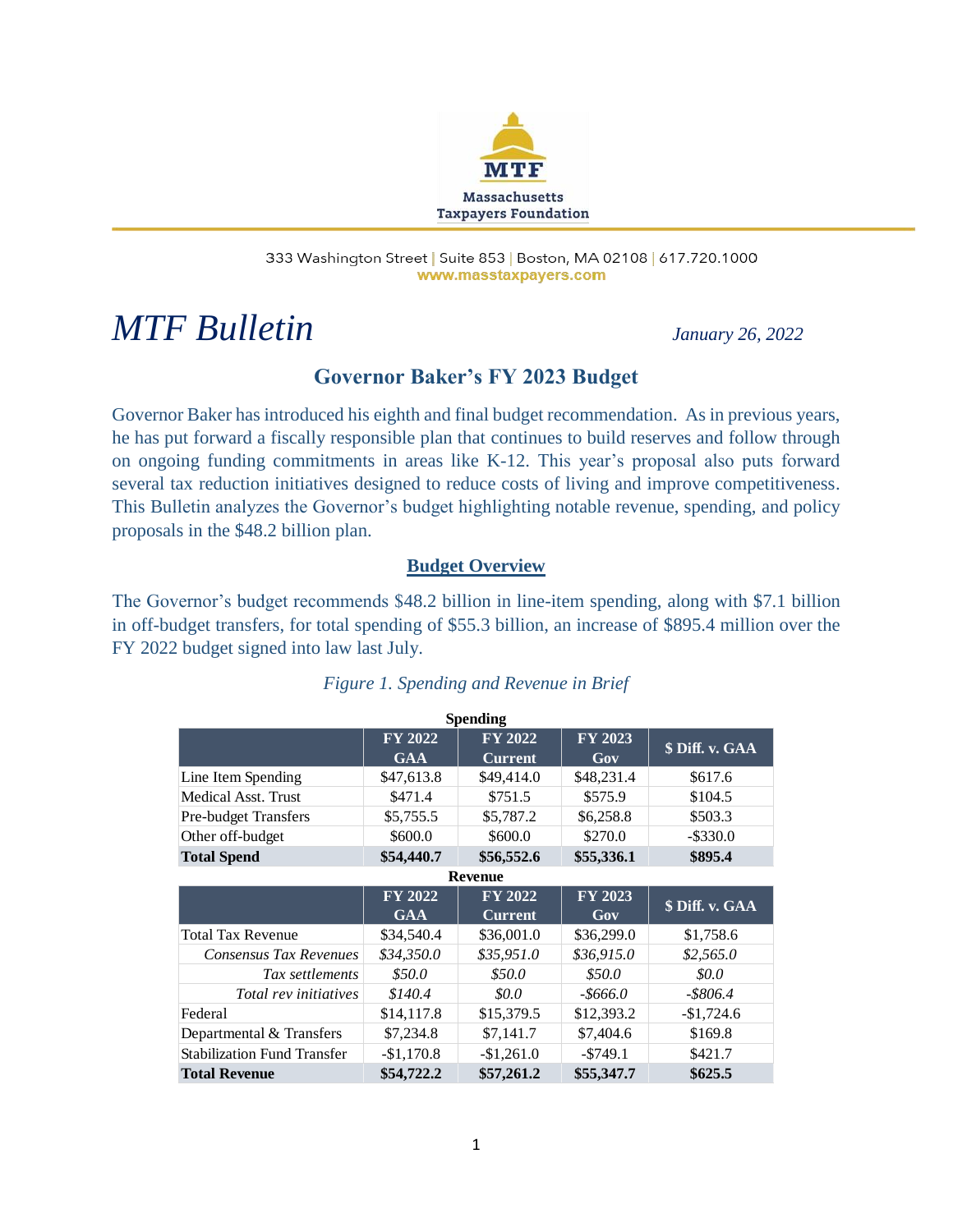The primary revenue source used to balance the budget is \$36.3 billion in projected tax revenue, a figure consistent with the consensus agreement reached with House and Senate budget leaders earlier in the month and then adjusted for tax changes proposed by the Administration. Governor Baker also relies on \$12.4 billion in reimbursements from the federal government, primarily related to the state's Medicaid program, and \$7.4 billion in lottery and other department revenues and transfers. The Administration estimates that the state's Stabilization Fund will grow by a further \$749.1 million in the next fiscal to end the year with a balance of \$6.63 billion.

#### *Governor Baker's Budget – Five Things to Know*

Among the many elements in Governor Baker's budget, several proposals and assumptions stand out as being particularly notable. Each of these items will play a significant role in the budget process in the months ahead.

- 1. The Governor's budget assumes approximately \$700 million in tax reductions he proposed in separate legislation. These changes are designed to reduce the cost of living and improve Massachusetts' competitiveness;
- 2. This budget does not include any federal Fiscal Recovery Funds or anticipated budget surplus spending;
- 3. The budget includes a major reduction in both MassHealth spend and associated federal revenue due to the expected end of the federal Public Health Emergency, which will allow MassHealth to re-determine member eligibility, but also mean the end of \$1 billion in enhanced federal reimbursements;
- 4. The FY 2023 budget contains a revised hospital assessment that will help support more than \$1 billion in new off-budget spending related to the state's Medicaid Waiver reauthorization; and
- 5. The cost of implementing the Student Opportunity Act rises dramatically in the second year, which is reflected in Governor Baker's proposed \$485.2 million increase for Chapter 70. This increase would be even greater if inflation growth was not capped at 4.5 percent by statute.

#### **FY 2023 Budget Revenues**

Governor Baker's budget relies on \$56.1 billion in revenue, comprised of hundreds of individual sources. To assess the Governor's revenue approach, this bulletin drills down on four broad revenue topics:

- Tax revenue assumptions and new tax proposals;
- Non-tax revenue initiatives;
- Notable non-tax revenue assumptions;
- Examination of ongoing versus one-time revenue initiatives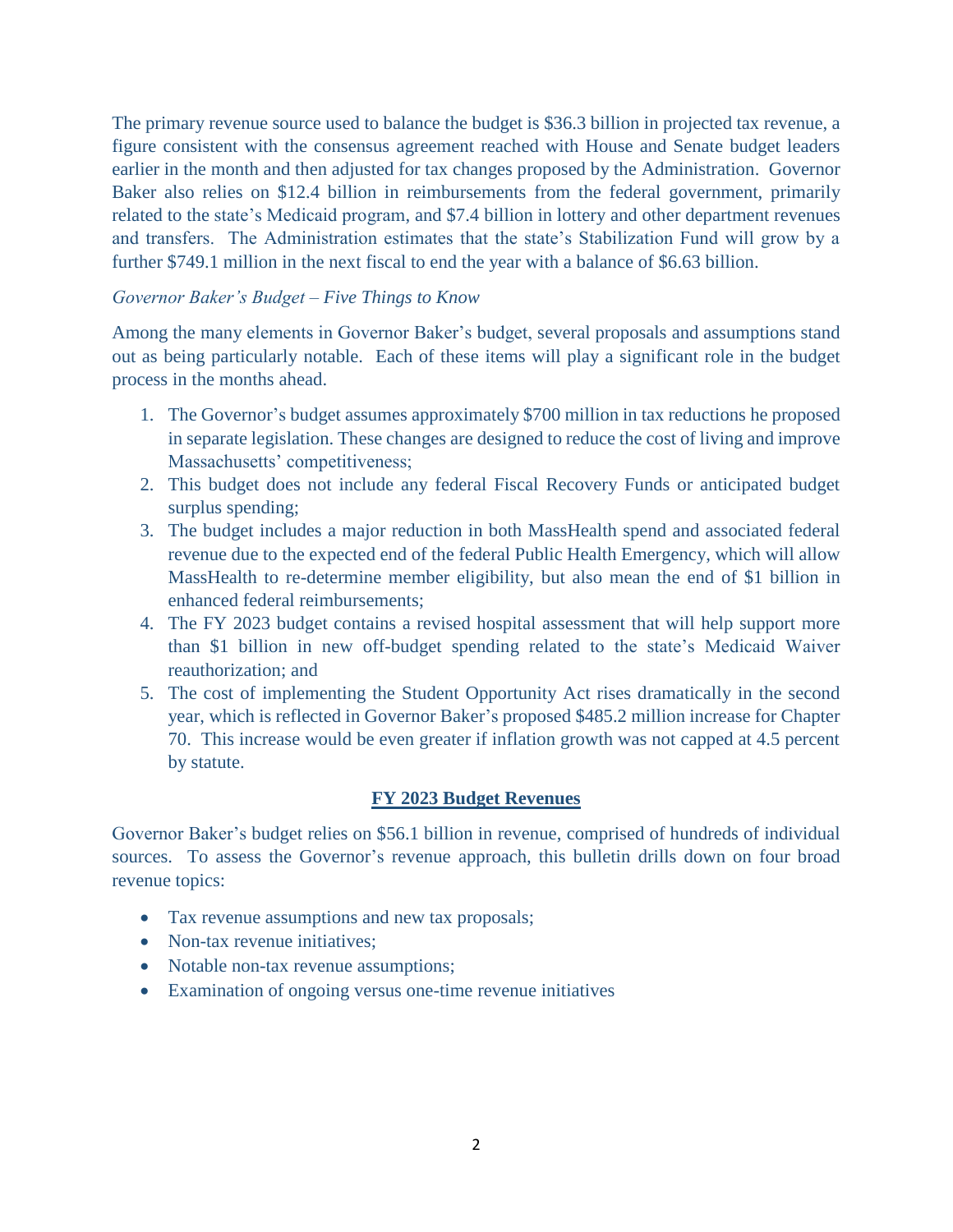#### *Tax Revenue in Governor Baker's Budget*

The revenue foundation for the Administration's budget is the \$36.9 billion consensus estimate that will be used for each iteration of the FY 2023 budget proposal. This estimate assumes that baseline tax growth will slow markedly in FY 2023 after two exceptionally strong years.



*Tax Revenue Growth – FY 2021 to FY 2023*

Governor Baker's budget reflects a number of notable tax changes, the majority proposed in companion legislation that will decrease expected tax collections by more than \$665 million in FY 2023.

|                              | <b>FY 2023 Gov</b> |
|------------------------------|--------------------|
| <b>Total Tax Revenue</b>     | \$36,299.0         |
| Consensus tax revenue        | \$36,915.0         |
| Tax settlements              | \$50.0             |
| <b>Tax Revenue Proposals</b> |                    |
| Dependent tax credits        | $-$167.0$          |
| <b>Rent</b> deduction        | $-$77.0$           |
| Senior circuit breaker       | $-$ \$60.0         |
| Estate tax                   | $-$ \$231.0        |
| Short-term capital           | $-$117.0$          |
| No-tax status                | $-$ \$41.0         |
| Research tax credit          | $-$15.0$           |
| Federal income conformity    | \$42.0             |

*Figure 3. Tax Revenue Adjustments in FY 2023*

In separate legislation, Governor Baker introduces six major proposals that lower tax-related housing costs, provide relief for low-income residents and those caring for dependents, and reduce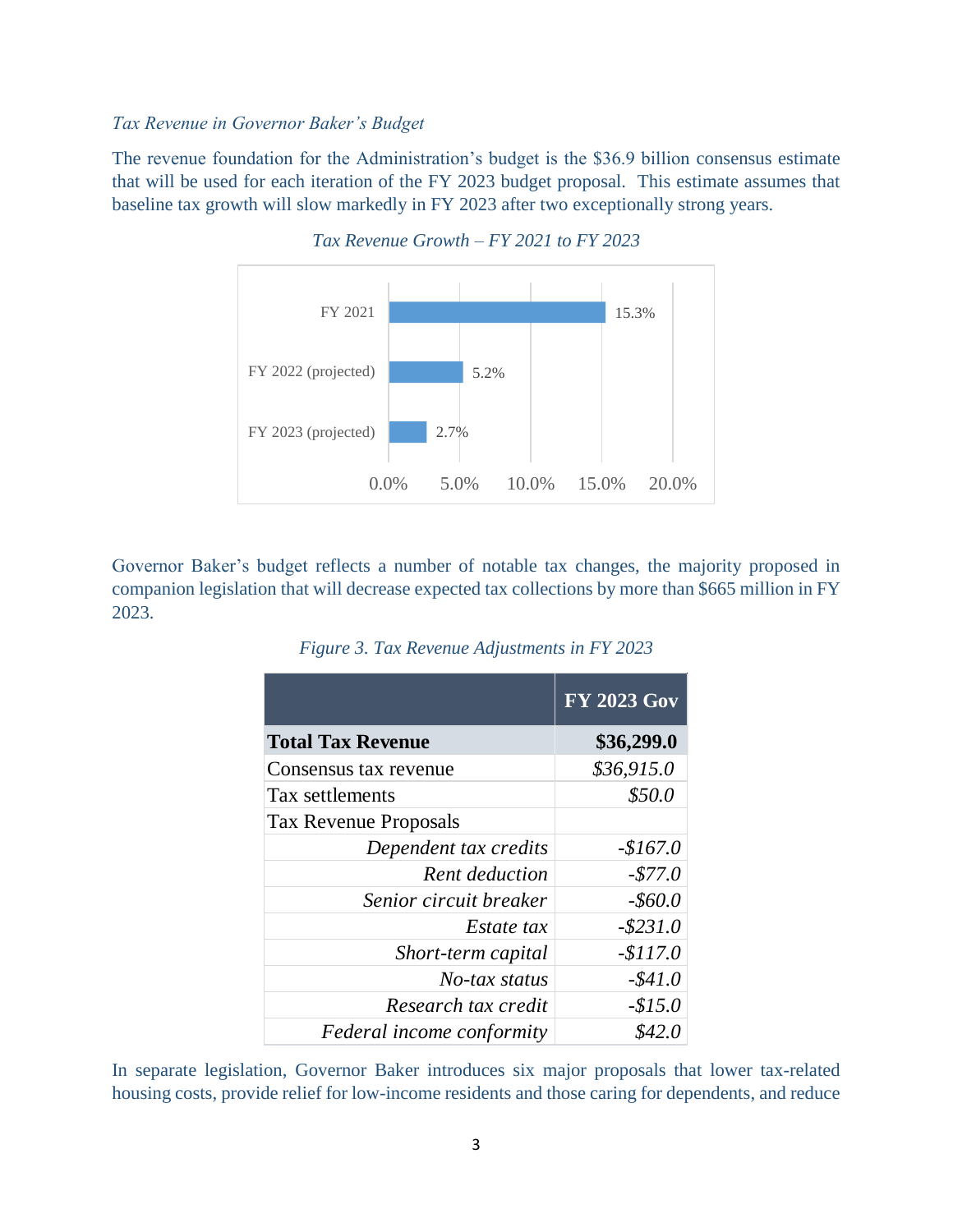incentives for taxpayers to relocate.<sup>1</sup> In addition, the Governor's budget includes several outside sections making more targeted adjustments to the tax code.

The Governor's tax provisions include:

 $\overline{\phantom{a}}$ 

- *Childcare and dependent tax credits* (-\$167 million) the Governor's proposal doubles the maximum allowable tax credits for child and dependent care costs, as well as the dependent tax credit available to families without eligible care expenses. The expansion builds on work in the FY 2022 budget which converted these tax provisions from taxable income deductions into refundable credits, thereby enhancing the benefit for many families. The amount of the credit is based on eligible costs and number of children or dependents in a household. This change would be retroactive to January 1<sup>st</sup>.
- **Rent deduction** (-\$77 million) the Administration proposes increasing the maximum rent deduction from \$3,000 to \$5,000. Renters can take a deduction on 50 percent of rent costs up to the maximum. This change would be retroactive to January  $1<sup>st</sup>$ .
- *Senior Circuit Breaker* (-\$60 million) the Senior Breaker provides a refundable tax credit of up to \$1,170 in TY 2021 to income-eligible seniors whose property taxes and water and sewer expenses exceed 10 percent of their income. Governor Baker proposes doubling the maximum credit to approximately  $$2,340$ .<sup>2</sup> The change would be retroactive to January 1 st .
- *No-tax threshold* (-\$41 million) Governor Baker proposes increasing the income level at which earners must pay state income taxes. The Baker proposal would match the current federal thresholds for no-tax status. This change would be retroactive to January  $1<sup>st</sup>$ .

|                   | <b>Current MA</b> | <b>Proposed</b>  |
|-------------------|-------------------|------------------|
|                   | <b>Threshold</b>  | <b>Threshold</b> |
| Single            | \$8,000.0         | \$12,400.0       |
| Head of Household | \$14,400.0        | \$18,650.0       |
| Joint filer       | \$16,400.0        | \$24,800.0       |

*Proposed Adjustment to No-Tax Status Threshold*

• *Estate tax* (-\$231 million) – Massachusetts is an outlier among the states on its estate tax. One of only 12 states with an estate tax, it has (along with Oregon) the lowest threshold for taxation (an estate of \$1 million or more) and applies the tax to the entire value of estates that exceed the \$1 million threshold, creating a significant cliff effect. Governor Baker proposes addressing both of these problems by increasing the threshold for the tax to \$2 million and only applying the tax to the amount of the estate that exceeds the threshold. The Governor's budget assumes the full annualized value of this tax change in FY 2023, but the actual first-year impact is likely to be much less than \$231 million. This change would be effective on July  $1<sup>st</sup>$ .

 $<sup>1</sup>$  In addition to the tax change bill, Governor Baker has also filed legislation, which has no assumed revenue</sup> impact, designed to modernize statutory provisions related to tax administration.

 $2$  The maximum credit is adjusted for inflation each year and so the maximum credit in TY 2022 will be higher than \$2,340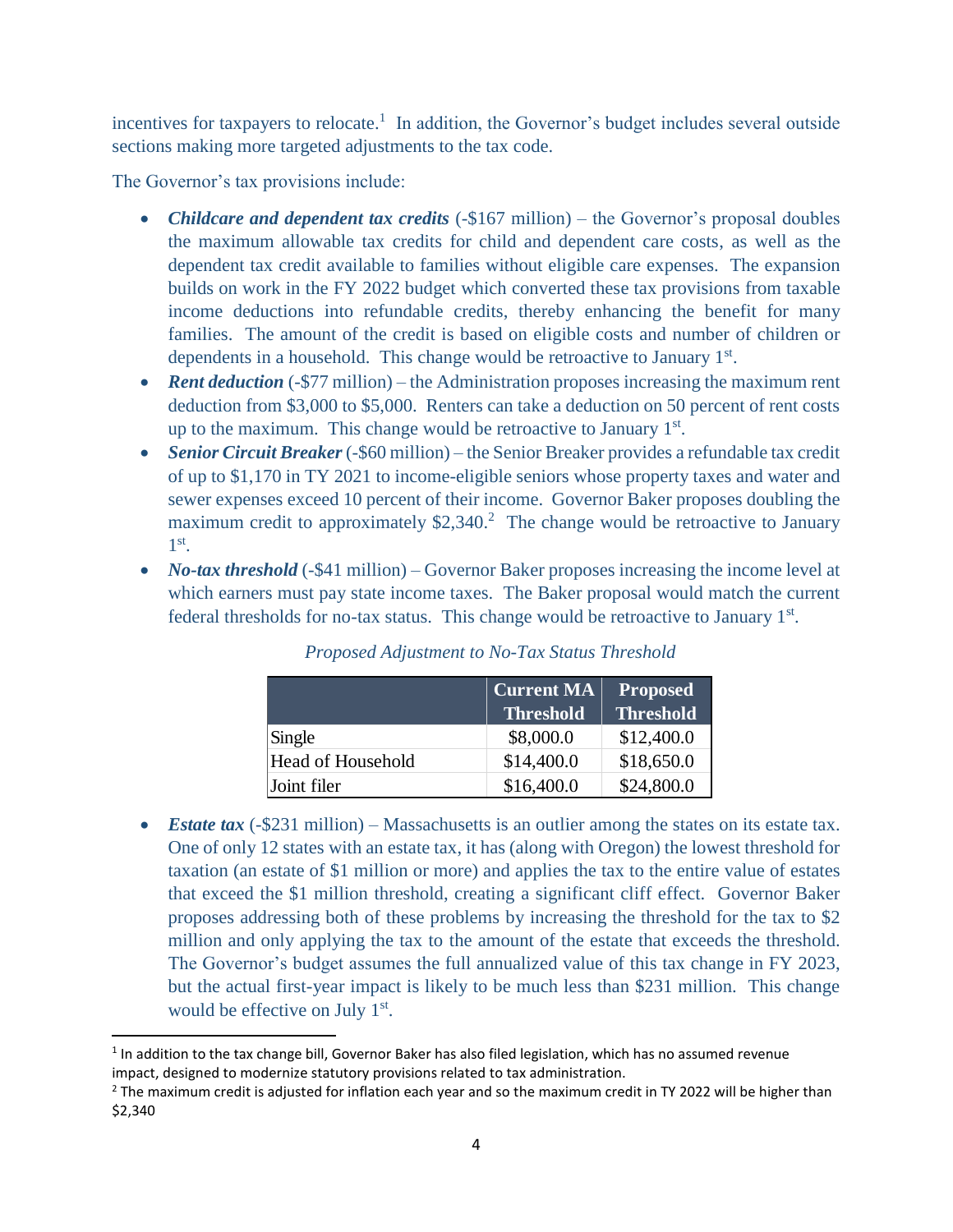- **Short-term capital gains** (-\$117 million) Short-term capital gains are currently taxed at 12 percent, in contrast to the 5 percent rate for other forms of income. The Administration proposes bringing the short-term rate in line with other income tax rates. This change would be retroactive to January 1st.
- *Research tax credit* (-\$15 million) The Governor's budget clarifies industries eligible for the state's Research Tax Credit, addressing ambiguity in the current statute.
- *Personal income conformity* (+42 million) The Massachusetts personal income tax code currently conforms to the 2005 version of the Internal Revenue Code (IRC). The Administration proposes tying our code to the IRC in effect for 2022. This change would represent "static" conformity, meaning that the state tax code would remain tied to 2022 and would not automatically adjust to federal changes barring state legislative action. The Administration's proposal would also decouple the Massachusetts income tax code from the current IRC with respect to the federal business income deduction. This change would be retroactive to January 1<sup>st</sup>.

The Administration proposes several other tax changes not expected to affect the bottom line. For the fifth consecutive year, the Administration proposes requiring credit and debit card processors to remit sales tax revenue on a daily basis, starting in FY 2026. Credit card companies, financial institutions and retailers strongly oppose this change as costly, cumbersome and out of line with practice in every other state. In addition, Governor Baker includes two sections related to determining whether or not the purchase of a software license is considered tangible personal property.

In total, Governor Baker's tax proposals have an annualized budget impact of between \$650 and \$700 million and represent the most sweeping set of tax proposals during his Administration.

### *Non-tax revenue initiatives*

The Administration's budget proposes or assumes \$65 million in budgeted revenue related to nontax revenue proposals:

- **Taxes on sports wagering** (+\$35 million) This is the fourth consecutive budget assuming revenue from the legalization of sports wagering, which the Administration proposed at the start of the legislative session. The House passed legislation to legalize sports gaming in July of last year, but the Senate has yet to take up the issue.
- *Cashless lottery* (+\$30 million) For the third consecutive budget, the Administration proposes legalizing debit card purchase of lottery and scratch tickets. To date, the legislature has not adopted this change.

In addition to new non-tax revenue proposals, several of the budget's non-tax revenue assumptions are worth explaining:

• *Enhanced MassHealth reimbursements* (-\$1 billion) – Since the start of the pandemic, the federal government has increased its share of eligible Medicaid costs by 6.2 percentage points. In Massachusetts, this means that 56.2 percent of most MassHealth costs are reimbursed by the federal government. While this supplement may seem small, it increases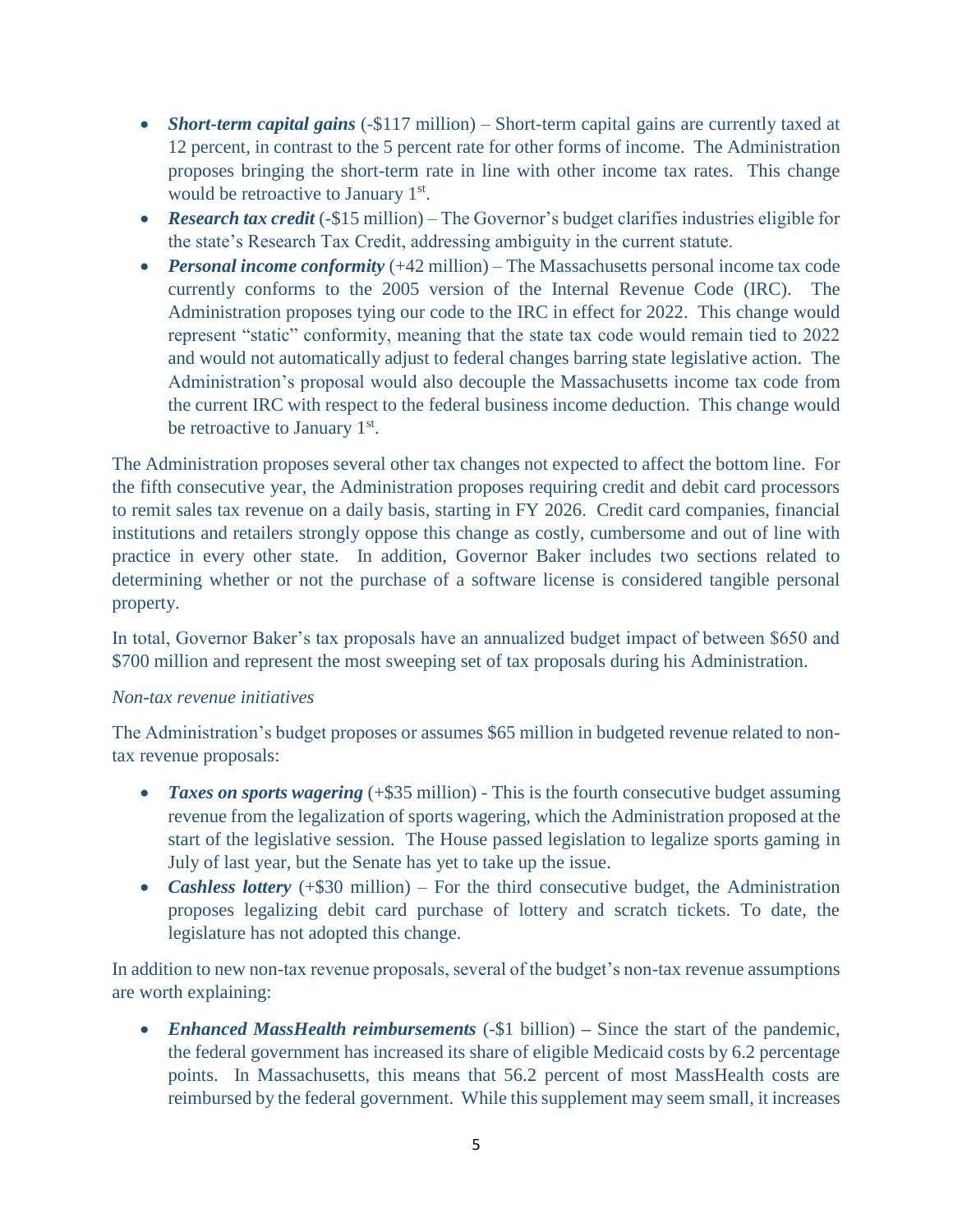state revenues by about \$250 million per quarter. While the Biden Administration recently extended this enhanced rate through the end of FY 2022, the Administration assumes that enhanced reimbursements will not be available in FY 2023 resulting in approximately \$1 billion less in federal reimbursements compared to the current year. In the Health Care section of the Bulletin, we will look at the implications of this assumption on MassHealth spending.

- Lottery (+\$29.1 million v. FY 2022) Based on the strong performance of lottery revenues over FY 2021 and FY 2022, he Administration assumes that net profits will be \$1.186 billion in FY 2023, compared to \$1.1569 billion in FY 2022. Based on actual collection trends, both of these estimates may be conservative.
- *Gaming* (level with FY 2022) Gaming revenues estimates also appear relatively conservative. Not including revenue associated with legalized sports gaming, the Administration assumes gaming excises will be flat in FY 2023, with \$181.3 million going to support the budget. Through November, collections from gaming have grown by more than 25 percent over FY 2021.
- *Marijuana licensing fees* (-\$631K v. FY 2022) The Administration assumes that marijuana licensing revenue will decline slightly in FY 2023 to \$30.7 million. Licensing revenue in the current year has far surpassed the budget estimate of \$17.5 million and is on pace to generate \$31.3 million.

#### *Ongoing v. One-time revenues*

None of the revenue proposals included in the Governor's budget are one-time in nature, meaning that the revenue gains or revenue losses can be budgeted on in future years. Surging tax collections make one-time revenue solutions unnecessary and unwise in the current fiscal climate, however, the Baker Administration also deserves credit for consistently limiting and ultimately eliminating one-time resources as means to balance the budget. The House and Senate should follow this budget's lead in keeping temporary fixes out of the budget.

#### **Major Spending Areas**

The Governor's budget increases line-item spending by \$617.6 billion (1.4 percent) over the FY 2022 budget. However, this limited spending growth is misleading as it is driven by a \$1.1 billion reduction in MassHealth spending related to member redeterminations. Excluding MassHealth, spending in the rest of the budget grows by 6.2 percent. While there are several reasons for this strong level of spending growth, implementation of the Student Opportunity Act and inflationary pressures likely play a significant role.

According to federal data, inflation for state and local government purchases over the last year is 5.9 percent, significantly more than the ten year average of 2.1 percent and more than the next highest rate of 4.5 percent during that time. Not all state spending accounts are sensitive to inflation and different types of spending experience different inflationary pressures, but rising costs could have a major impact on the state budget in FY 2023.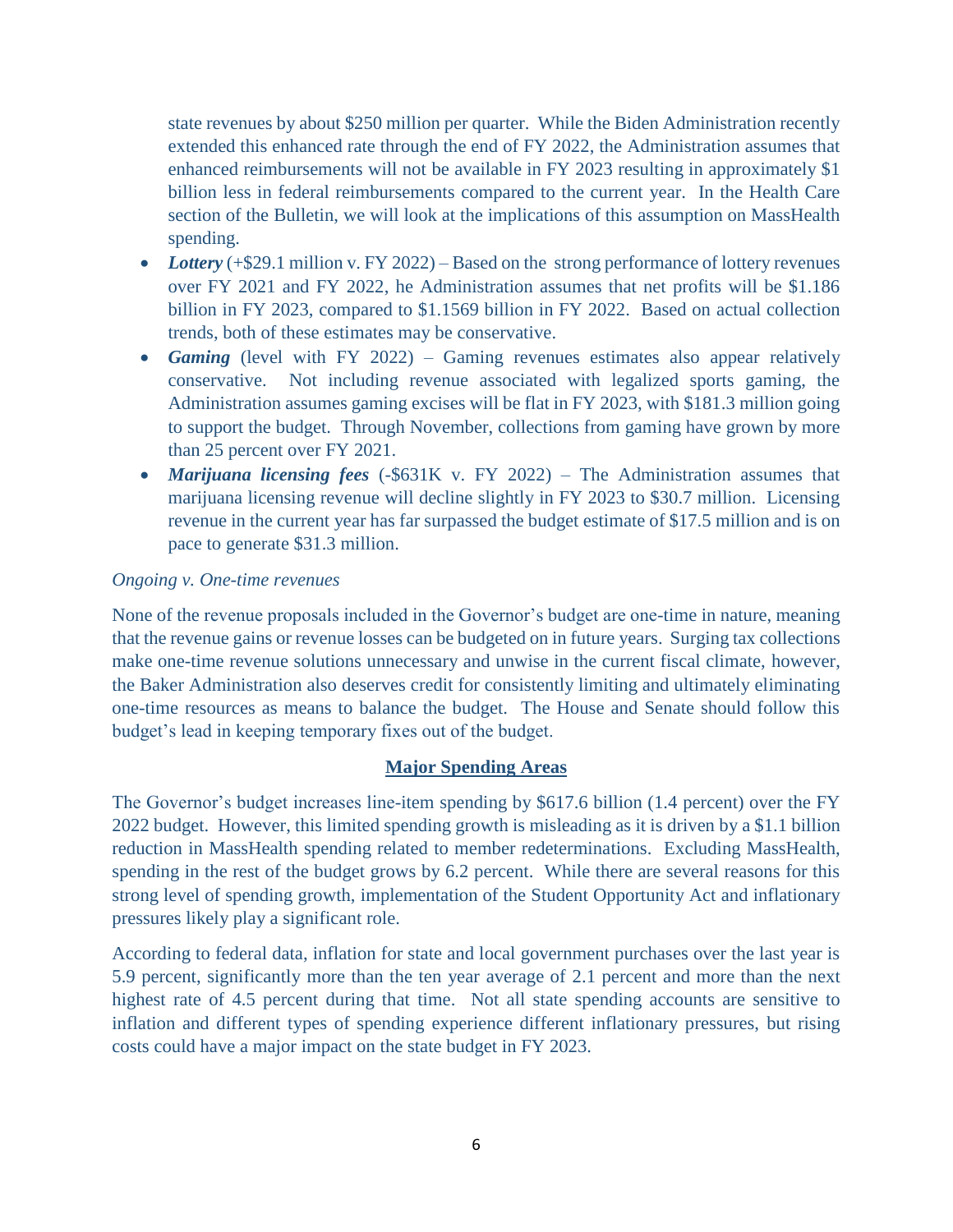### *MassHealth*

MassHealth is by far the single largest category of spending totaling \$18.2 billion (37.6 percent) of Governor Baker's FY 2023 budget. While MassHealth costs are significant, the Administration is budgeting MassHealth costs falling by \$1.1 billion (5.9 percent) from the FY 2022 budget. Net of federal revenues, MassHealth costs will grow by \$461.5 million (5.9 percent).

|                                  | <b>FY 2021</b><br>Final | <b>FY 2022 GAA</b> | <b>FY 2022</b><br><b>Current</b> | <b>FY 2023 Gov</b> | \$ v. GAA   |
|----------------------------------|-------------------------|--------------------|----------------------------------|--------------------|-------------|
| Federal Reimbursement Share      | \$11,069.7              | \$11,573.0         | \$12,223.5                       | \$9,972.0          | $-$1,601.0$ |
| % of Total Spending              | 60.1%                   | $60.0\%$           | $61.2\%$                         | 54.9%              |             |
| <b>State Share</b>               | \$7,345.9               | \$7,726.7          | \$7,759.4                        | \$8,188.2          | \$461.5     |
| <b>Total MassHealth Spending</b> | \$18,415.6              | \$19,299.7         | \$19,982.9                       | \$18,160.2         | $-$1,139.5$ |

## *MassHealth Spending and Federal Reimbursement*

The expected expiration of the federal Public Health Emergency (PHE) is the reason for both the decline in MassHealth spending and the larger reduction in federal reimbursements. At the conclusion of the PHE, MassHealth can recommence determining the continued eligibility of MassHealth clients, a process that has been suspended for the last two years per federal requirements. Largely due to the suspension of MassHealth eligibility checks, the program's enrollment has grown sharply, climbing from 1.75 million members prior to the pandemic to 2.16 members at the end of 2021. The Administration expects this enrollment number to decline significantly next year. At the same time, this budget reflects the loss of approximately \$1 billion in enhanced federal revenue.

The Governor's budget also proposes major revisions to the hospital assessment used to support the state's Health Safety Net and to reinvest in the health care system through various payments authorized through the state's Medicaid waiver. The current assessment of approximately \$422.5 million expires in October and, without further legislative action, would revert to \$165 million in fees dedicated to the Health Safety Net Trust Fund. The Governor's budget proposes an increase of the assessment to \$880 million, which will then be used for off-budget Medicaid payments eligible for federal reimbursement. Under the new plan, assessment revenue would be distributed as follows:

- \$532 million will go to a new Hospital Investment and Performance Trust Fund (HIPTF), which will also receive federal reimbursements related to spending made through the new fund;
- \$131 million will go to a newly created Population Health Investment Trust Fund;
- \$62.5 million will go to the Safety Net Provider Trust Fund;
- \$10 million will go to the Non-Acute Care Hospital Reimbursement Trust Fund;
- The remaining amount will support the state's existing Health Safety Net Trust Fund;
- The increased assessment will sunset after five years.

The HIPTF will spend an average of \$1.2 billion annually for the next five years, with federal revenue augmenting hospital assessments. Payments fall into four categories:

*<sup>\$</sup> in millions*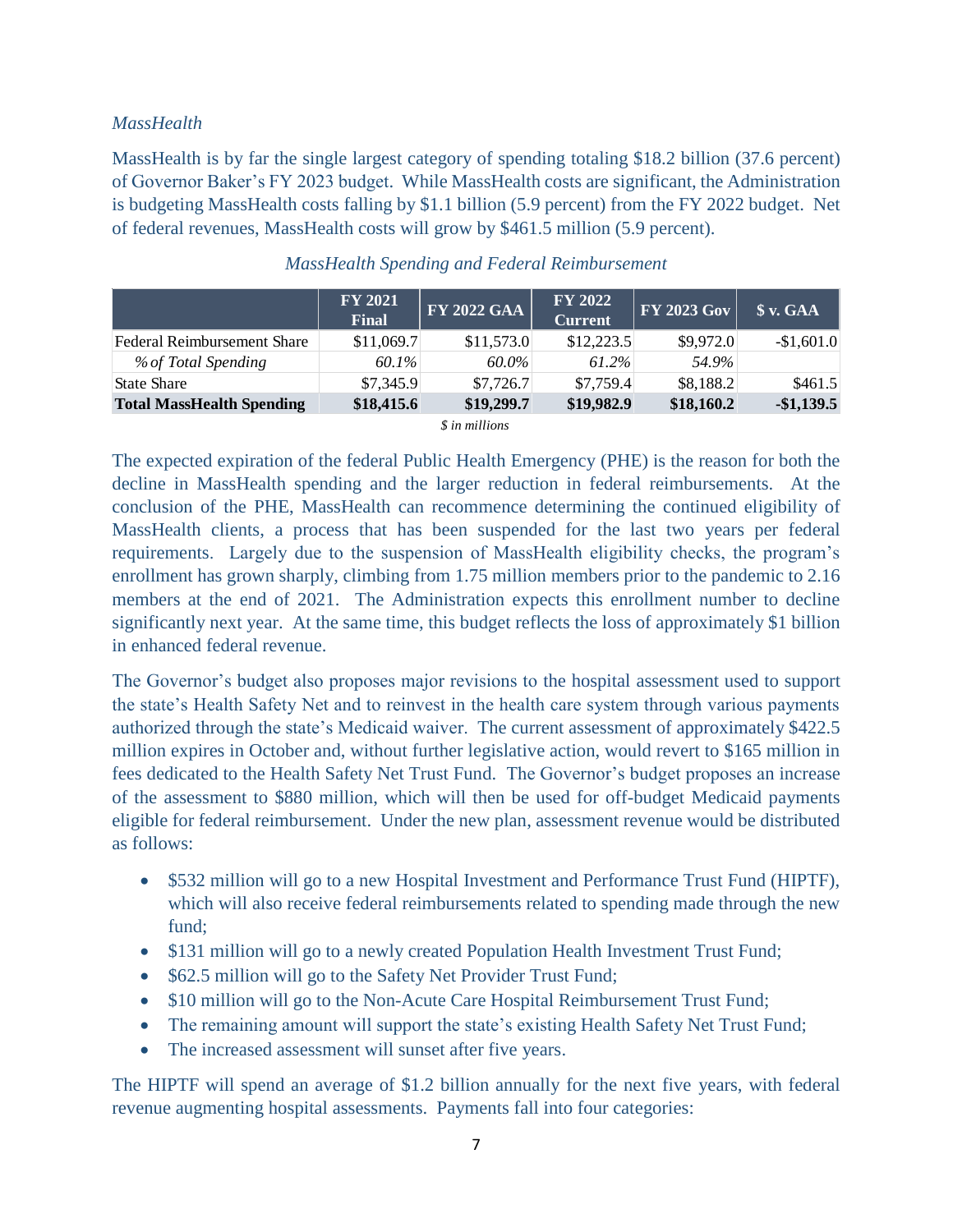- Health equity incentive payments;
- Clinical quality incentive payments;
- Additional rate payments for MassHealth acute hospital services, which will average \$550 million annually; and
- Targeted payments to certain acute hospitals of at least \$60 million per year.

The Population Health Investment Trust Fund will spend an average of \$290 million annually for the next five years:

- The payments will go to qualifying providers or care organizations and will be used to support primary care and complex care management, to address health-related social needs, and other system reform activities; and
- The fund will be supported by a combination of hospital assessments and federal revenue.

The Governor's budget includes 24 sections to effectuate this proposal, which requires both state legislative and federal CMS approval. Under the plan, the assessment mechanism for hospitals is also altered. Currently, hospitals pay based on a flat assessment rate applied to their commercial patient charges. Under the new proposal, hospitals are organized into five groups, with each group paying a specified rate. Providers with the smallest share of commercially insured payments would pay a higher rate and the rate would decline for hospitals that are more reliant on nonpublicly insured patients.

All of the sections related to the new assessment are made contingent upon necessary federal approval of the state's Medicaid waiver application.

Other healthcare-related proposals:

- *Behavioral health payor surcharge and trust fund* (sections 21 and 59)– The Administration proposes increasing assessments on health insurance payors by \$33.7 million annually, with the funds to be deposited into a new Behavioral Health Access and Crisis Intervention Trust Fund. Assessment amounts will be based on the existing insurance surcharge used to support the health safety net. The new fund will support:
	- o The creation and operation of a Behavioral Health Access Line to connect people with behavioral health services; and
	- o Enhancements to the state's behavioral health delivery system, with a focus on ensuring the availability of around the clock crisis intervention services.
- *Substance use trust fund* (section 18) The budget revises the existing off-budget substance use trust fund related to a provision of the state's Medicaid waiver, in order to increase authorized spending levels consistent with expected levels of revenue dedicated to the fund.
- *Expanded MassHealth rebates* (section 48) *–* For the third consecutive year, the Administration proposes expanding the MassHealth supplemental drug rebate program to include some medical devices and other medications outside of the existing program. There is no specific revenue estimate for this proposal.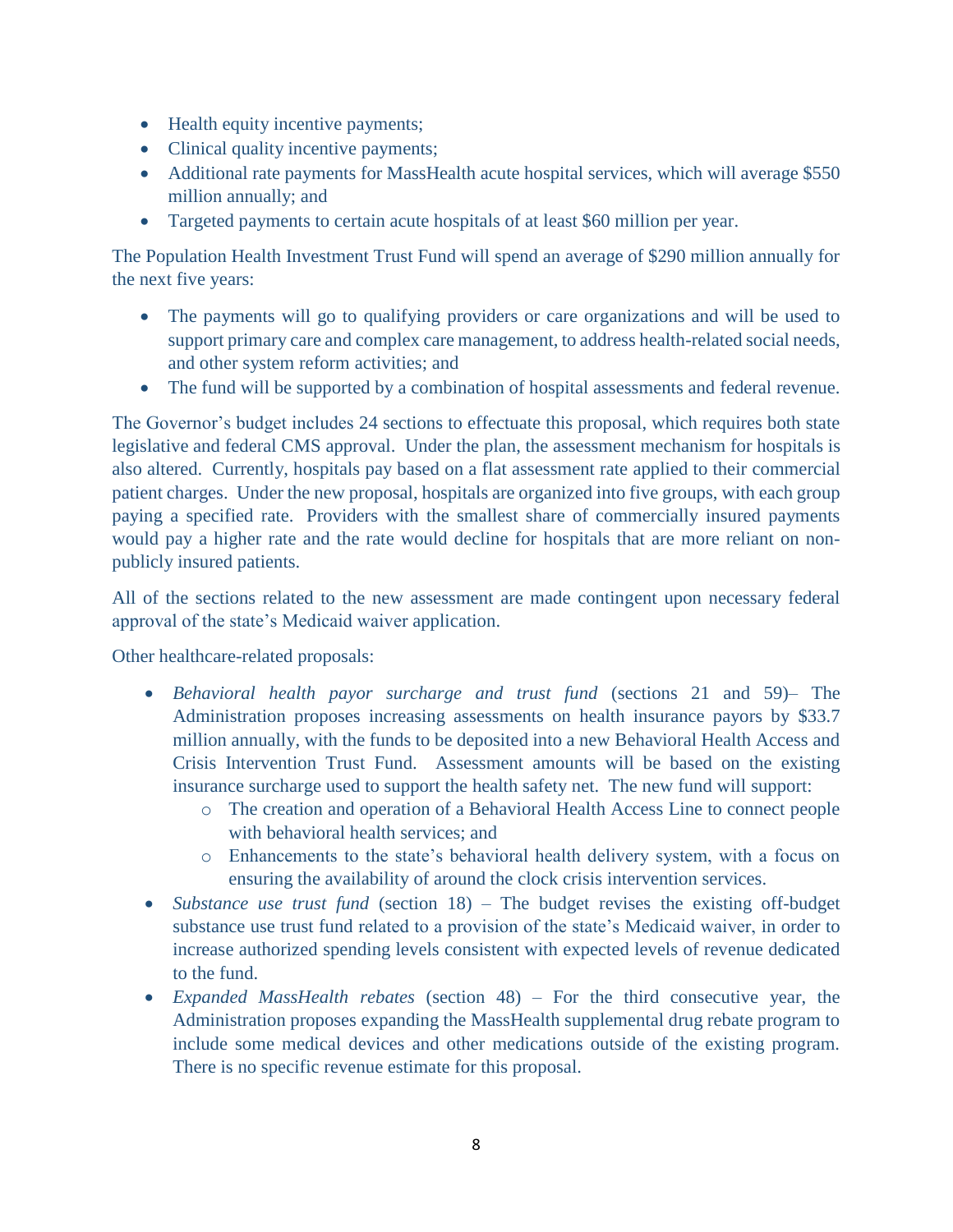*Medicare Savings Expansion* (section 49) – The budget expands eligibility for Medicare Savings Program from 165 percent of the federal poverty level to 200 percent of the federal poverty level.

#### *Chapter 70 & Unrestricted Local Aid*

 $\overline{a}$ 

Governor Baker proposes \$5.99 billion in direct aid to school districts (Chapter 70 aid) and \$1.2 billion in unrestricted aid to cities and towns (UGGA).

| Program     | <b>FY 2020</b> | <b>FY 2021</b> | <b>FY 2022</b> | FY 2023 Gov |
|-------------|----------------|----------------|----------------|-------------|
| C70         | \$5,175.99     | \$5,283.65     | \$5,503.27     | \$5,988.52  |
| \$ Increase | \$268.42       | \$107.66       | \$219.62       | \$485.25    |
| %Increase   | 5.5%           | $2.1\%$        | 4.2%           | 9.2%        |
| <b>UGGA</b> | \$1,128.62     | \$1,128.62     | \$1,168.12     | \$1,199.66  |
| \$ Increase | \$29.67        | \$0.00         | \$39.50        | \$31.54     |
| %Increase   | 2.7%           | $0.0\%$        | 3.5%           | 2.8%        |

*Chapter 70 and Unrestricted Local Aid in FY 2023*

The Governor's budget increases Chapter 70 aid by a record \$485.3 million. This new investment appears to fully fund second year implementation of the Student Opportunity Act and ensure that each district reaches its foundation budget. The Student Opportunity Act (SOA) increases a number of cost factors used to determine each district's Foundation Budget. These increases will necessitate billions in additional state and local education spending over the next several years. Detailed information on the rates used to determine Chapter 70 aid are not included in the Governor's budget, but the increase is consistent with a phase-in of another 1/6 of the Foundation Budget changes required by the SOA to fully implement the law by FY 2027.<sup>3</sup>

Each year the Foundation Budget is adjusted for inflation. Under state law, the inflation rate is the lesser of a calculation of state and local government inflation and 4.5 percent. This year, state and local government inflation is 5.9 percent, but it does not appear that the Baker Administration waives the 4.5 percent cap. This means that the cost of implementing the SOA would be greater if actual inflation data were used. $4$ 

Chapter 70 spending increases are partially offset by reduced costs due to enrollment loss. Between October of 2019 and 2020, K-12 enrollment declined by 30,579 students. At the time of last year's budget, the prevailing assumption was that the enrollment numbers would rebound as the pandemic eased. In expectation of this, lawmakers included a separate \$40 million Chapter 70 enrollment reserve in the final FY22 budget. The expected spike has still not occurred, and statewide foundation enrollment declined a further 3,756 students from 2020 to 2021, mitigating Chapter 70 cost growth.

<sup>&</sup>lt;sup>3</sup> Detailed Chapter 70 formula information, including rates, is published by the Department of Elementary and Secondary Education.

<sup>4</sup> Employee health care cost assumptions in Chapter 70 are adjusted by a separate inflation calculation.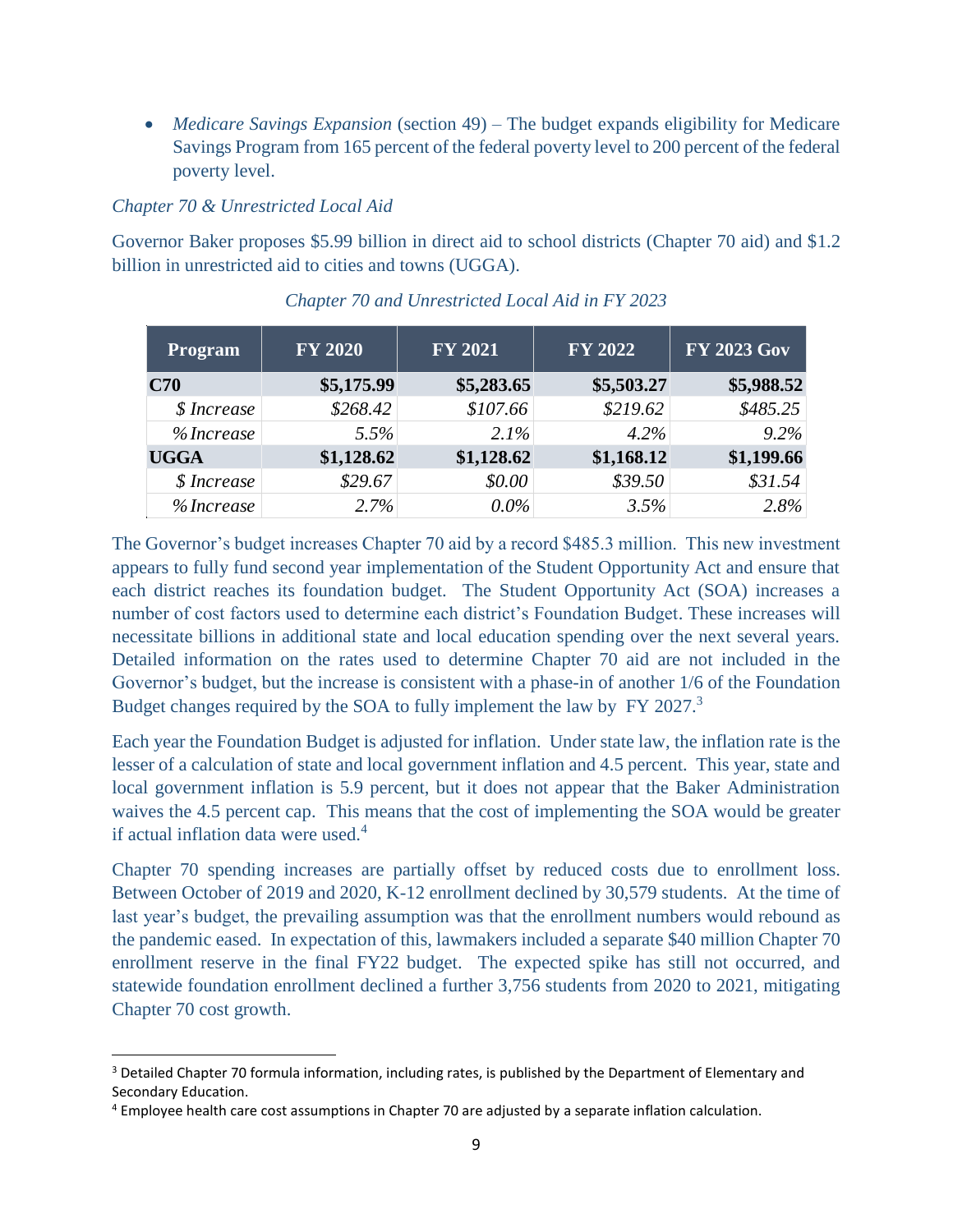

*K-12 Enrollment, 2019-2021*

Consistent with a campaign promise made when first elected, Governor Baker increases unrestricted local aid to cities and towns by the expected rate of tax revenue growth in the coming year. In FY 2023 this means an increase of \$31.5 million (2.7 percent) in unrestricted local aid.

The connection between expected tax revenue growth and local aid increases has added consistency and predictability to local aid increases in recent years, addressing what had been two chronic problems. However in FY 2021 and likely in FY 2022, actual tax revenue growth has far outpaced initial expectations, meaning that none of the state's tax revenue windfall has yet increased local aid appropriations. One possible alternative approach would be to base FY 2023 UGGA on expected tax revenue growth compared to the FY 2022 estimate used for the budget signed into law last July. This adjustment would increase next year's local aid increase to \$85.3 million.

#### *Other K-12 Spending*

The Administration recommends \$735.1 million for other major programs that reimburse school districts for costs related to special education, transportation, and charter school attendance. This is an increase of \$110.3 million (17.7 percent) over the FY 2021 budget.

| Program                               | <b>FY 2021</b> | <b>FY 2022 GAA</b> | <b>FY 2022</b><br><b>Current</b> | <b>FY 2022</b><br>Reimb. % | <b>FY 2023 Gov</b> |
|---------------------------------------|----------------|--------------------|----------------------------------|----------------------------|--------------------|
| <b>SPED Circuit Breaker</b>           | \$337.0        | \$373.3            | \$393.7                          | 75%                        | \$414.6            |
| <b>Charter School Reimbursement</b>   | \$116.8        | \$154.6            | \$154.6                          | 87%                        | \$219.4            |
| <b>Regional School Transportation</b> | \$82.2         | \$82.2             | \$82.2                           | 95%                        | \$77.8             |
| Non-Resident Pupil Transportation     | \$0.3\$        | \$0.3              | \$0.3                            | 6%                         | \$0.3\$            |
| Homeless Student Transportation       | \$13.4         | \$14.4             | \$14.4                           | 70%                        | \$23.0             |
| <b>Total</b>                          | \$549.7        | \$624.8            | \$645.2                          |                            | \$735.1            |

*K-12 Reimbursement Programs in FY 2023*

*Numbers in Millions*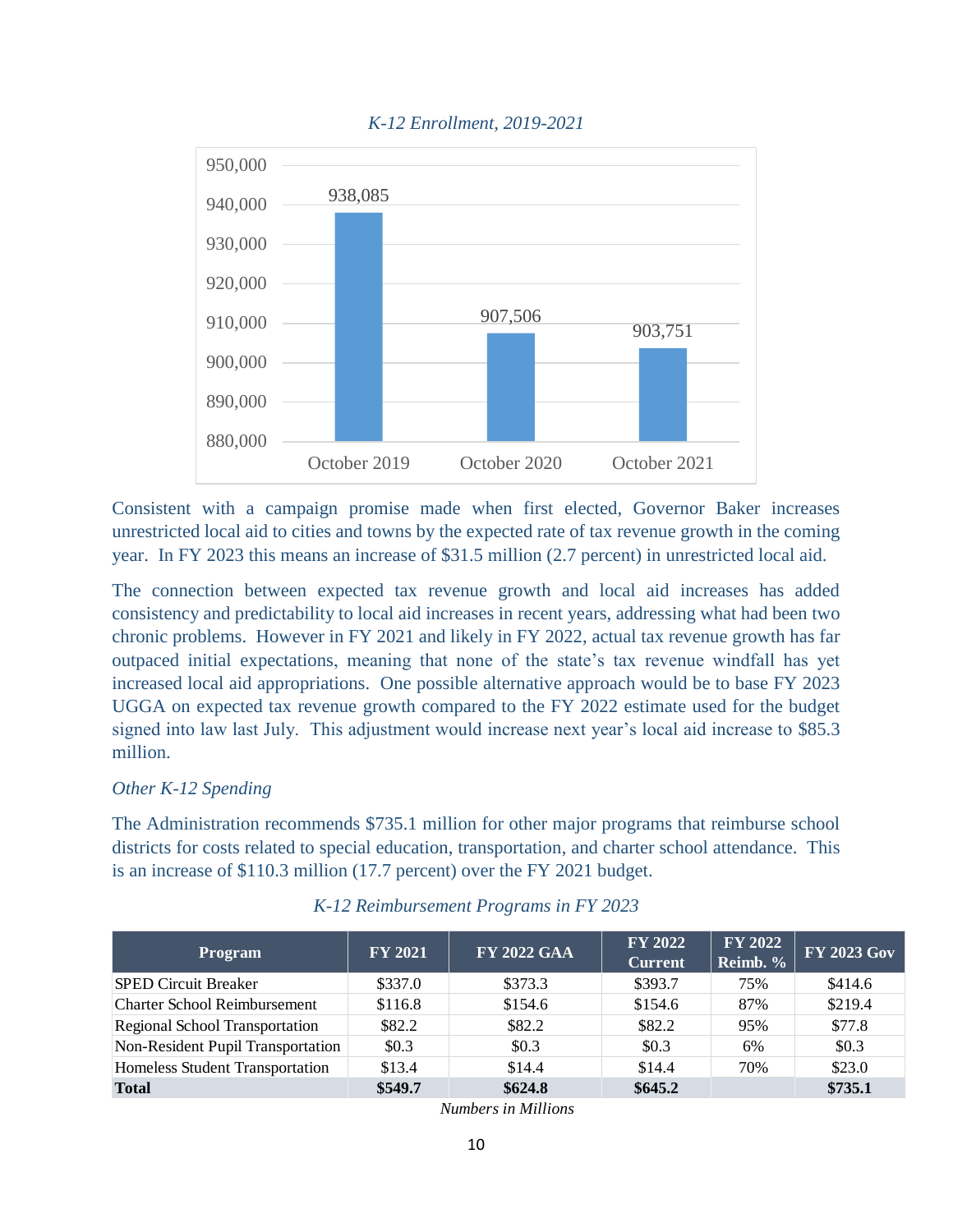The increases for special education and charter school reimbursements are related to provisions of the SOA. That bill expanded eligible costs for special education to include out-of-district transportation, to be phased-in over four years, and put the state on a schedule to fully fund charter school reimbursements over three years. The Governor's budget adheres to the SOA timeline for both of these commitments.

The Governor's appropriation for charter school reimbursement also reflects a policy section included in the bill, which would increase the required charter school tuition related to facilities costs from \$893 per-pupil to \$1,088 per-pupil (and adjusted for inflation going forward). Historically, tuition related to facilities costs is reimbursed by the state at 100 percent.

#### *Early Childhood Education*

The Administration's FY 2023 budget provides \$820.3 million in funding for early childhood education programs. This amount represents an increase of \$1.2 million over the FY 2022 GAA.

| Program                      | <b>FY 2021</b> | <b>FY 2022</b><br><b>GAA</b> | <b>FY 2022</b><br><b>Current</b> | $ $ FY 2023 Gov |
|------------------------------|----------------|------------------------------|----------------------------------|-----------------|
| Income Eligible Subsidies    | \$383.6        | \$298.7                      | \$292.6                          | \$368.1         |
| <b>DTA</b> and DCF Childcare | \$263.6        | \$358.9                      | \$359.1                          | \$325.5         |
| <b>Parent Fee Assistance</b> | \$0.0          | \$9.0                        | \$9.0                            | \$0.0           |
| <b>Workforce Supports</b>    | \$20.2\$       | \$20.0                       | \$120.9                          | \$0.0           |
| <b>Head Start</b>            | \$15.0         | \$15.0                       | \$15.0                           | \$15.0          |
| <b>Other Early Education</b> | \$108.1        | \$117.5                      | \$122.9                          | \$111.6         |
| <b>Total</b>                 | \$790.4        | \$819.1                      | \$919.5                          | \$820.3         |

### *Early Childhood Education Funding in FY 2023*

*Numbers in Millions*

Governor Baker's budget increases funding for income-eligible childcare subsidies by \$69.4 million, while assuming costs for DTA and DCF related childcare will decrease. The Administration does not maintain separate funding for early childcare workforce supports.

The separation between budget spending and COVID recovery spending makes assessing the childcare budget particularly challenging. Consistent with the data presented in this Bulletin, the figures above do not include \$314 million in federal Childcare Stabilization Funds provided through the American Rescue Plan. These funds have provided operational grants to thousands of childcare providers starting in July of 2021. Childcare Stabilization Funds are likely to run out in the coming months, but the Department of Early Education and Care has committed to continuing these grants through at least the end of FY 2022 using a combination of unexpended state funds and other federal sources. The Governor's budget does not include resources to extend these grants in FY 2023, but it possible that the Administration will continue some form of Stabilization Grants through the next round of COVID response legislation.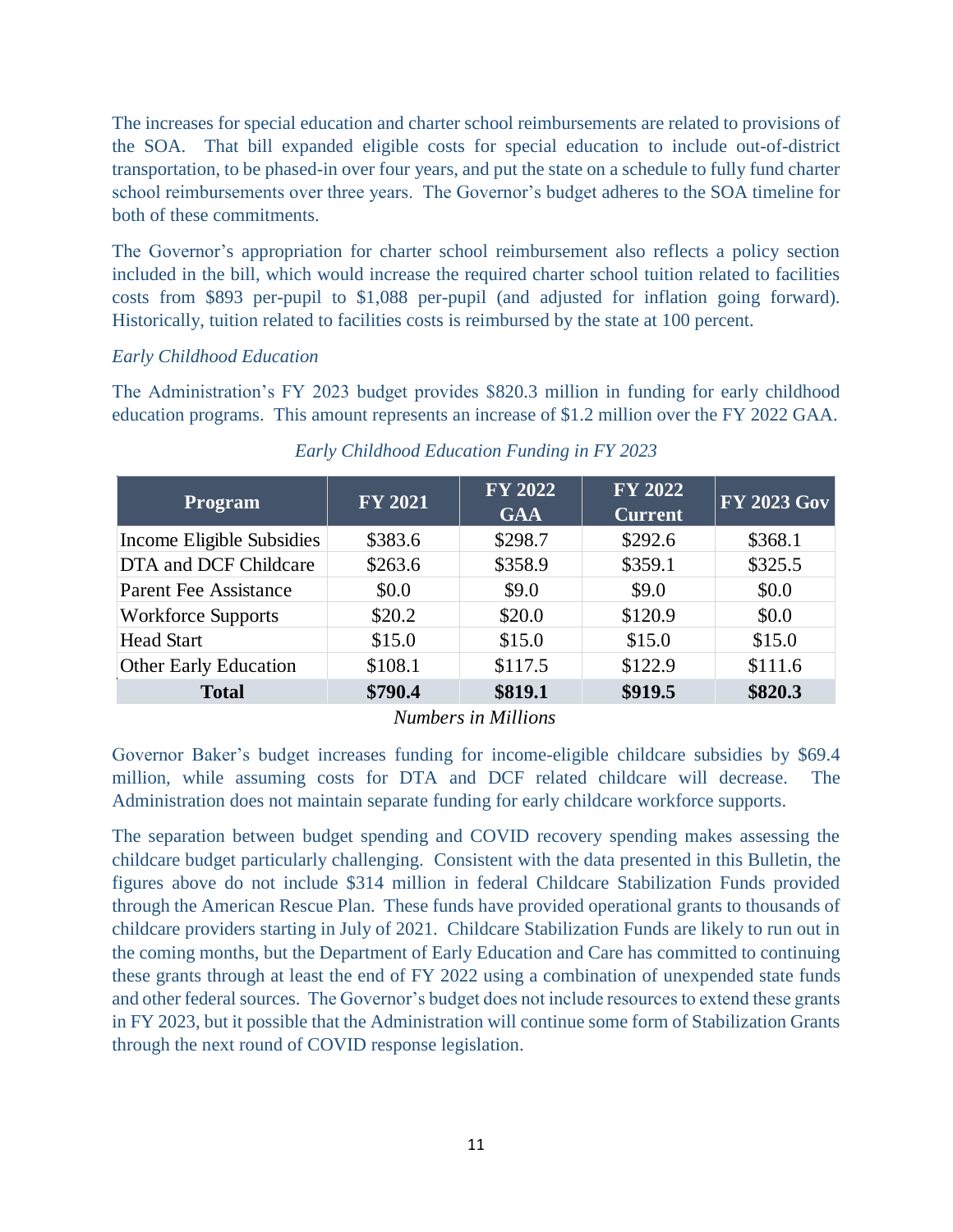### *Higher Education*

Governor Baker includes \$1.25 billion in direct support for public higher education campuses and \$197.6 million in indirect costs for scholarships, student assistance and other higher education outlays. In total, the \$4.45 billion investment is an increase of \$62.1 million over spending in the FY 2022 budget.

| <b>Program</b>              | <b>FY 2021</b> | <b>FY 2022</b><br><b>GAA</b> | <b>FY 2022</b><br><b>Current</b> | $ \mathrm{FY}$ 2023 Gov |
|-----------------------------|----------------|------------------------------|----------------------------------|-------------------------|
| Community Colleges          | \$318.8        | \$333.3                      | \$343.5                          | \$341.3                 |
| <b>State Universities</b>   | \$291.8        | \$298.4                      | \$323.8                          | \$319.9                 |
| <b>UMass</b>                | \$565.4        | \$574.9                      | \$589.1                          | \$586.5                 |
| <b>Scholarship Programs</b> | \$124.8        | \$141.3                      | \$148.5                          | \$164.5                 |
| Other Higher Education      | \$30.1         | \$35.5                       | \$37.6                           | \$33.1                  |
| <b>Total</b>                | \$1,330.9      | \$1,383.3                    | \$1,442.5                        | \$1,445.4               |

### *Higher Education Spending in FY 2023*

#### *Numbers in Millions*

The Governor's budget increases the state's main scholarship line-item by \$25.3 million, just under 20 percent. The line-item language does not make clear if the increase is to be used to support any specific scholarship programs. Increases to public higher education campuses vary by type. State universities receive, on average, increases of just over 6 percent while increases to community colleges and the University of Massachusetts are in the 1 to 2 percent range. It is not clear what is driving these increases, but differences in collective bargaining agreement implementation costs could be one factor.

The recent \$4 billion COVID spending bill included several funding programs for higher education campuses, including \$25 million for endowment incentive programs at UMass, state universities and community colleges. These funds are all available for the next several fiscal years and augment the funding proposed in the Governor's budget.

#### *Transportation*

The MBTA, MassDOT and Regional Transit Authorities (RTAs) receive \$2.1 billion in the Administration's budget proposal, an increase of \$201.9 million (10.8 percent) over the FY 2022 budget. Close to half of this new funding, 89.2 million, comes from a dedicated transfer to the MBTA which is determined by sales tax collections.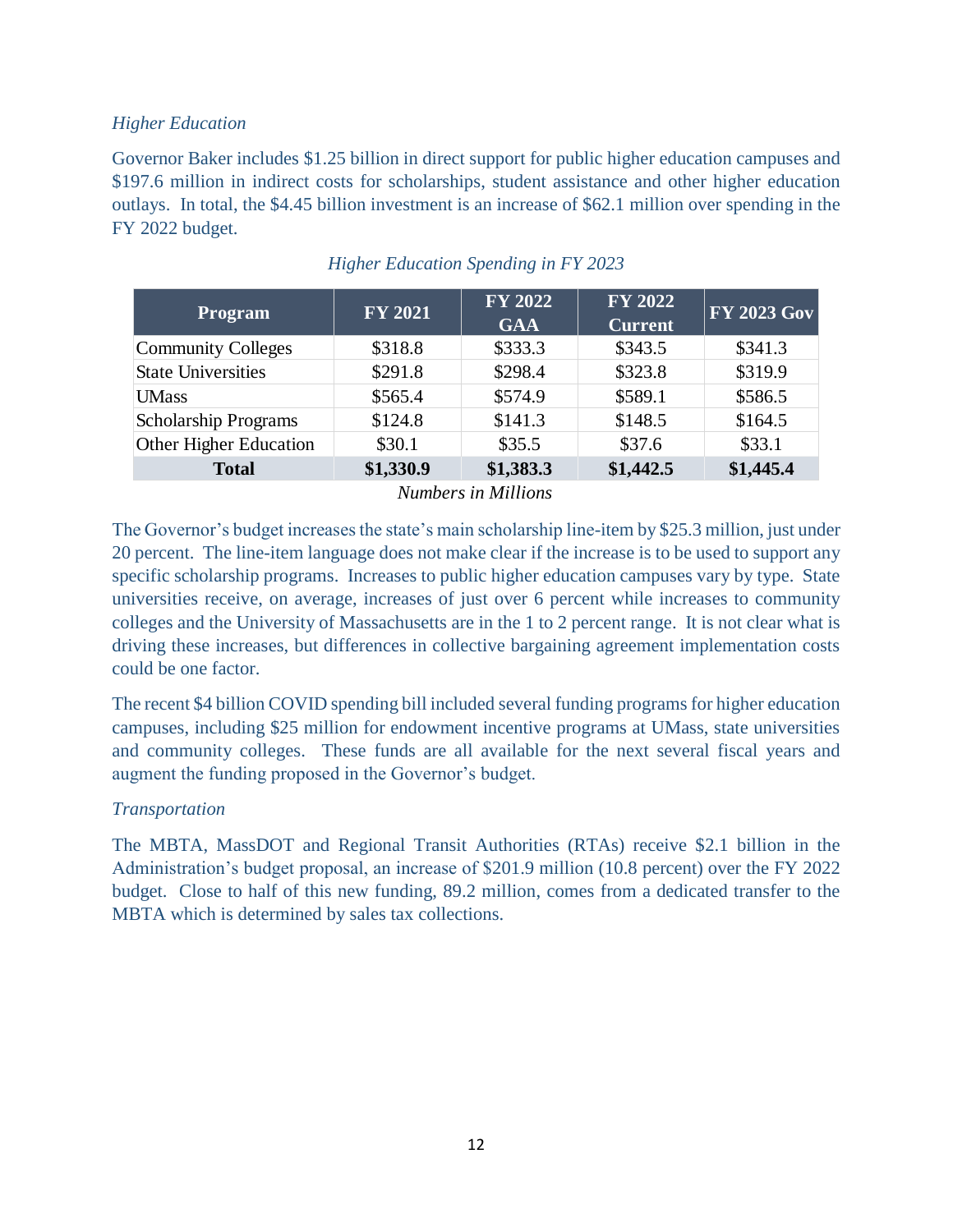|                                | <b>FY 2021</b> | <b>FY 2022</b><br><b>GAA</b> | <b>FY 2022</b><br><b>Current</b> | <b>FY 2023 Gov</b> |
|--------------------------------|----------------|------------------------------|----------------------------------|--------------------|
| Transfer to MTTF               | \$381.0        | \$403.0                      | \$415.8                          | \$455.9            |
| <b>Transfer to MBTA</b>        | \$127.0        | \$127.1                      | \$127.1                          | \$187.0            |
| Transfer to RTAs               | \$94.0         | \$94.0                       | \$94.0                           | \$94.0             |
| <b>MBTA Sales Tax Transfer</b> | \$1,261.4      | \$1,235.9                    | \$1,266.0                        | \$1,325.1          |
| Other Transportation           | \$11.0         | \$11.3                       | \$11.3                           | \$11.6             |
| <b>Total</b>                   | \$1,863.4      | \$1,860.1                    | \$1,902.9                        | \$2,062.0          |

#### *Transportation Spending in FY 2023<sup>5</sup>*

*Numbers in millions*

Aside from the MBTA transfer, Governor Baker increases funding for other transportation accounts by \$112.7 million over FY 2022, including a \$60 million increase in direct support of the MBTA. As MTF has recently written, the MBTA is confronting significant operating and capital budget challenges. The state's annual transfer to the Massachusetts Transportation Trust Fund (MTTF) grows by \$60 million, which is partially related to increasing capacity to manage additional federal infrastructure spending.

The Governor's budget puts forward fewer transportation related policy sections than in his FY 2022 proposal. The budget does include two sections related to regional transit authorities. One section (section 64) revises statutory language governing RTA contract assistance to require that funding be distributed according to a formula that is based upon established metrics. The proposal would eliminate language that allows the state to enter into contracts with RTAs for 50 percent of net operating costs, but does not reference any formula or performance metrics. The second section requires \$90 million of the FY 2023 RTA appropriation to be distributed based on a metricdriven formula, with the remaining \$3.5 million to go out as performance grants.

The Administration does not reintroduce a number of transportation-related sections proposed in their FY 2022 budget that were never enacted. These sections, which relate to TNC data collection, MBTA project delivery standards and transit oriented development, could be part of a future transportation bond bill.

#### *Other spending of note*

 $\overline{\phantom{a}}$ 

Below is a brief description of notable funding items and areas in the Governor's proposal

- *New spending initiatives* Governor Baker spends \$43.2 million to fund 16 new lineitems and initiatives.
	- o The recently created Police Officer Standards and Training commission, established in 2020 legislation, receives \$5 million to operate the new agency, while a further \$800,000 funds four Commissions created in the same bill:
		- The Commission on the Status of African Americans;
		- The Commission on the Status of Latinos and Latinas:

<sup>5</sup> The figures in this table do not include \$1.03 billion in direct assistance to the MBTA and RTAs through the American Rescue Plan, or funding from earlier federal COVID response legislation.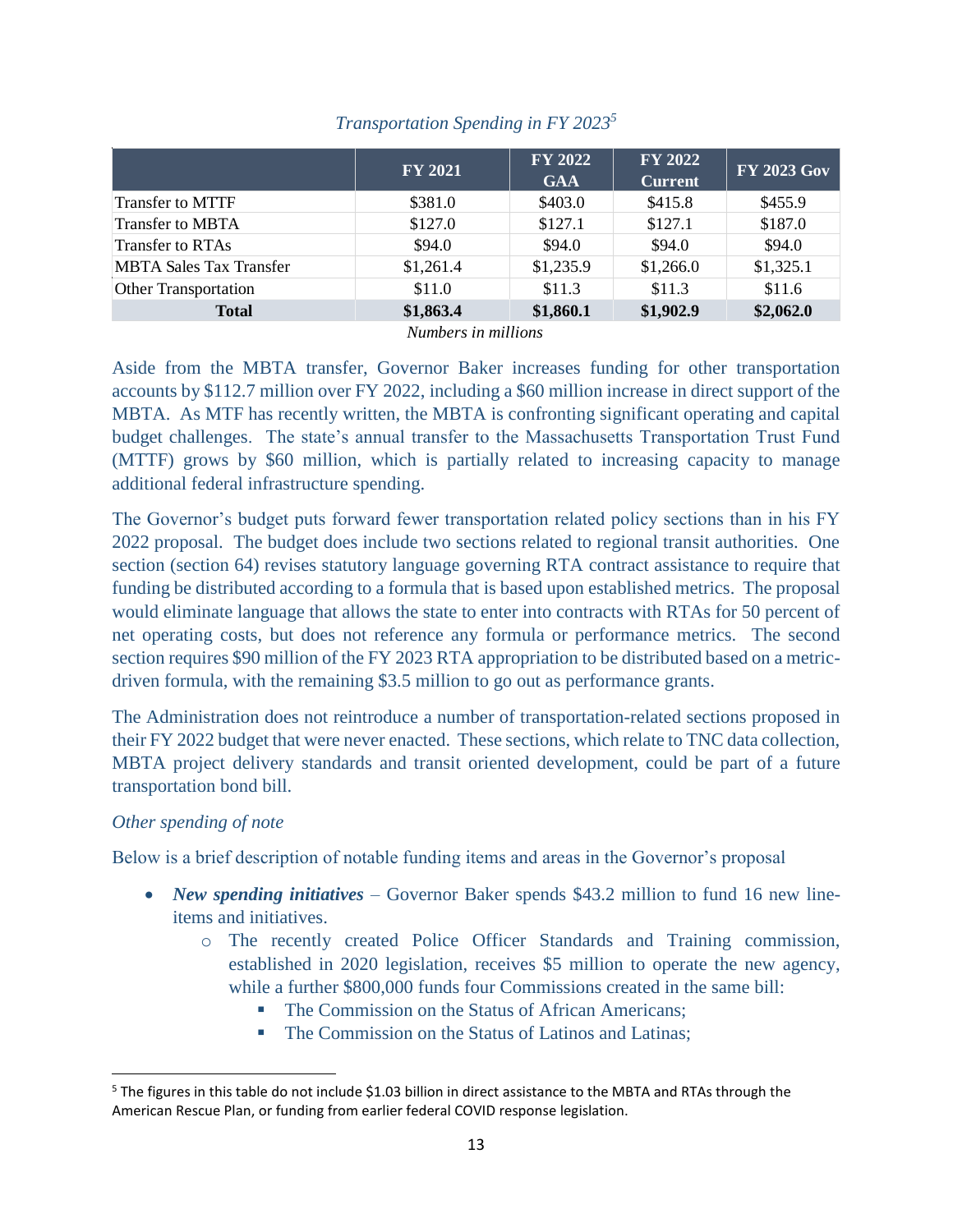- The Commission on the States of Persons with Disabilities; and
- The Commission on the Social Status of Black Mean and Black Boys.
- o The Governor sets aside more than \$20 million to cover the cost of 2022 cycle elections;
- o The Massachusetts Life Sciences Center (MLSC) receives a \$10 million appropriation. Historically, the MLSC has received its funding if there is a sufficient end of year budget surplus; and
- o The Governor creates a new \$1 million line-item to fund human trafficking prevention grants to local law enforcement and other organizations.
- *Housing* the Governor's budget increase funding by \$135.1 million over the FY 2022 budget.
	- o Residential Assistance for Families in Transition (RAFT) funding increases by \$58 million over the FY 2022 budget, to a total funding level of \$80 million. The RAFT program expanded significantly at the start of the pandemic and the Administration is maintaining the program as it works in conjunction with other state and ARPA supported housing and eviction diversion programs;
	- o HomeBASE, which also provides housing stabilization funds to help families leave or avoid family shelter, would increase by \$30.9 million, to \$56.9 million; and
	- o Individual homeless shelter rate funding is increasing by \$25.4 million, to \$83.3 million. These funds go to non-profit homeless shelters that provide shelter and services for homeless individuals
- *Workforce* the Administration funds 27 separate workforce and career readiness items at \$122.7 million, a reduction of \$17.9 million from the FY 2022 budget amounts for these same items. The Governor's funding is in addition to more than \$170 million in workforce investments included in the recent ARPA bill.
	- o Early college and dual enrollment funding increases significantly to \$18.3 million, from \$11 million in the FY 2022 budget. Early college programs have improved college attendance and success rates for participating students; and
	- o Adult basic education spending remains at \$50 million in the Governor's plan, essentially the same level as in FY 2022. Since FY 2019, adult education grants have grown by close to 60 percent.
- *Energy and environment* the Governor's budget increases funding for energy and environment spending by \$14 million, to \$337.2 million. If the Governor's funding for these items is maintained in the final budget, it will represent total spending growth of more than 30 percent since the FY 2019 budget.
	- o The Office of the Secretary of Energy and Environmental Affairs grows by more than one-third in the Governor's budget, to \$18.2 million.
	- o Funding for the Office of Climate Adaptation and Preparedness increases by \$1.5 million to \$3.7 million.
	- o The budget for the Department of Energy Resources, which is funded through assessments on energy utilities, grows by 14.9 percent to \$5.1 million.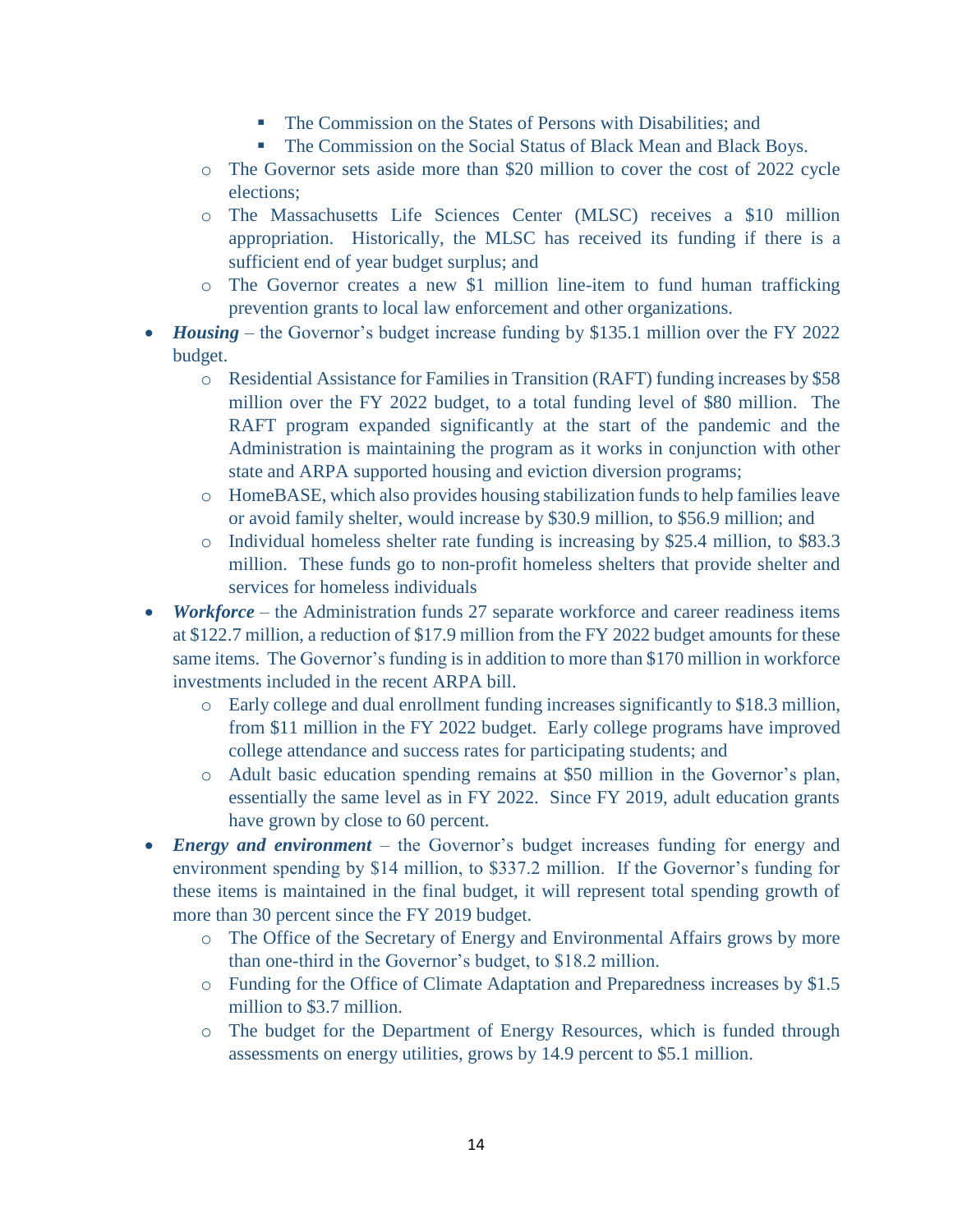- *Non-discretionary spending* the Governor's budget includes \$5.3 billion for debt service, health care costs for current and retired public employees and the transfer to the state's retiree benefit trust fund.
	- o Debt service costs grow by just over 2 percent to \$2.8 billion; and
	- o Health care costs for public employees and retirees will grow by just over 5 percent to \$1.9 billion.
- *Commonly underfunded accounts* consistent with previous proposals, the Baker Administration fully funds historically underfunded accounts, such as the houses of correction and emergency family shelters to account for cost growth. In years past, these accounts would often be underfunded, creating structural deficits approaching \$200 million.
	- o Public counsel services funding increases by \$49.2 million in the Governor's plan. This increase is likely related to four policy sections that increase rates for CPCS attorneys.

#### **Stabilization Fund**

Governor Baker's budget assumes the state will enter FY 2023 with a Stabilization Fund balance of \$5.9 billion and that a further \$749.1 million deposit is made in FY 2023 for a projected end of FY 2023 balance of \$6.6 billion.

| <b>FY 2022 Starting Balance</b>    | \$4,626.0 |
|------------------------------------|-----------|
| <b>Planned Deposits</b>            | \$1,260.8 |
| <b>FY 2022 Ending Balance</b>      | \$5,886.8 |
| FY 2023 Capital Gains Deposits     | \$681.0   |
| FY 2023 Other Deposits             | \$68.4    |
| FY 2023 Withdrawal                 | \$0.0     |
| <b>Assumed End of Year Balance</b> | \$6,636.2 |
| <i>S</i> in Millions               |           |

#### *FY 2022 and FY 2023 Stabilization Fund Estimates*

The Governor's short-term capital gains rate change reduces the FY 2023 Stabilization Fund deposits by \$105.3 million, as the revenue associated with change is assumed to come from above-benchmark capital gains revenue.

#### **Policy Sections**

Governor Baker's budget includes 89 policy sections, of which 28 have been previously proposed in some form by the Administration.

Policy sections related to revenue, health care, education and transportation have been highlighted earlier in the Bulletin. Other notable policy sections include: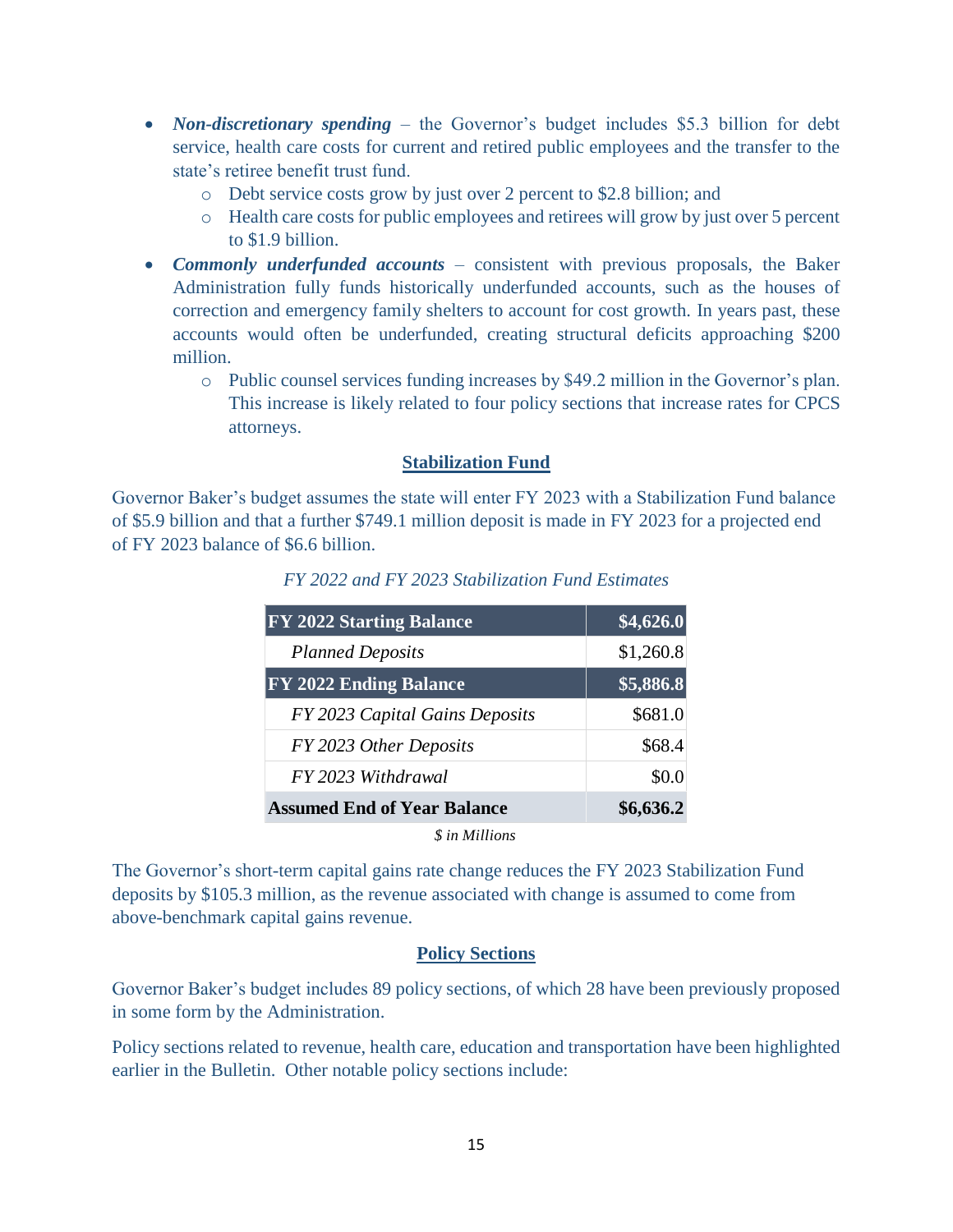- *Cybersecurity & Resiliency Fund* (section 9) This section creates a new fund which will support the state's Modern Workplace Program, which promotes technology resilience for state entities, and to purchase secure technology devices. The fund will receive up to \$20 million annually in otherwise unexpended funds.
- *District Attorney and Sheriff Salary Increases* (sections 11 & 30) These sections increase salaries for District Attorneys and Sheriffs to \$195,000.
- *Retired State Police Appointments* (section 14) This section would allow the State Police Colonel to appoint honorably retired officers as special state police officers enabling them to perform detail work and other duties. These special officers will be appointed to one year terms and subject to limits on retiree earnings.
- *Sick leave buyback* (sections 24, 79-81) These sections, which have been filed in several Administration budgets, would cap unused sick time for state employees at 1,000 hours.
- *National Guard compensation* (section 29) This section increases the compensation due to National Guard Members, in the event of death or disability in the line of duty, from \$100,000 to \$200,000.
- *Bow hunting changes* (section 60 & 61) These sections would legalize bow hunting on Sundays and reduce the prohibition on hunting near a dwelling from 500 to 250 feet.
- *Probation and parole supervision fees* (sections 70 & 71) These sections eliminate monthly "supervision" fees charged to persons on probation and parole. Probation fees range from \$45 to \$60 per month.
- *Supplemental pension transfer* (section 82) This section mirrors a provision in the FY 2022 budget by transferring \$250 million from any FY 2023 budget surplus to the state's pension investment fund.

### **Bottom Line**

Governor Baker's proposal kicks off a FY 2023 budget development process that occurs in unique fiscal times. FY 2021, and FY 2022 to date, have seen tax collections far in excess of expectations which creates opportunity, but also significant challenges for making fiscally prudent and sustainable spending decisions. This task is made more complicated by the \$2.3 billion in federal Fiscal Recovery Funds that lawmakers must still appropriate on top of the \$4 billion spending plan passed earlier this session.

Governor Baker's final budget is consistent with the fiscal approach he has adhered to for the entirety of this tenure. The balance of the state's Stabilization Fund has grown each year during that time, while the budget has supported major new investments in priorities shared with the Legislature, including K-12 education, housing services and substance use prevention and he has done this without relying on new broad-based taxes. Governor Baker's FY 2023 budget also provides more than \$650 million in targeted tax reductions to help those most in need and position the state for future growth.

The fiscal FY 2023 picture is not without challenges, however, and the Governor's proposal illustrates several that confront budget-makers: